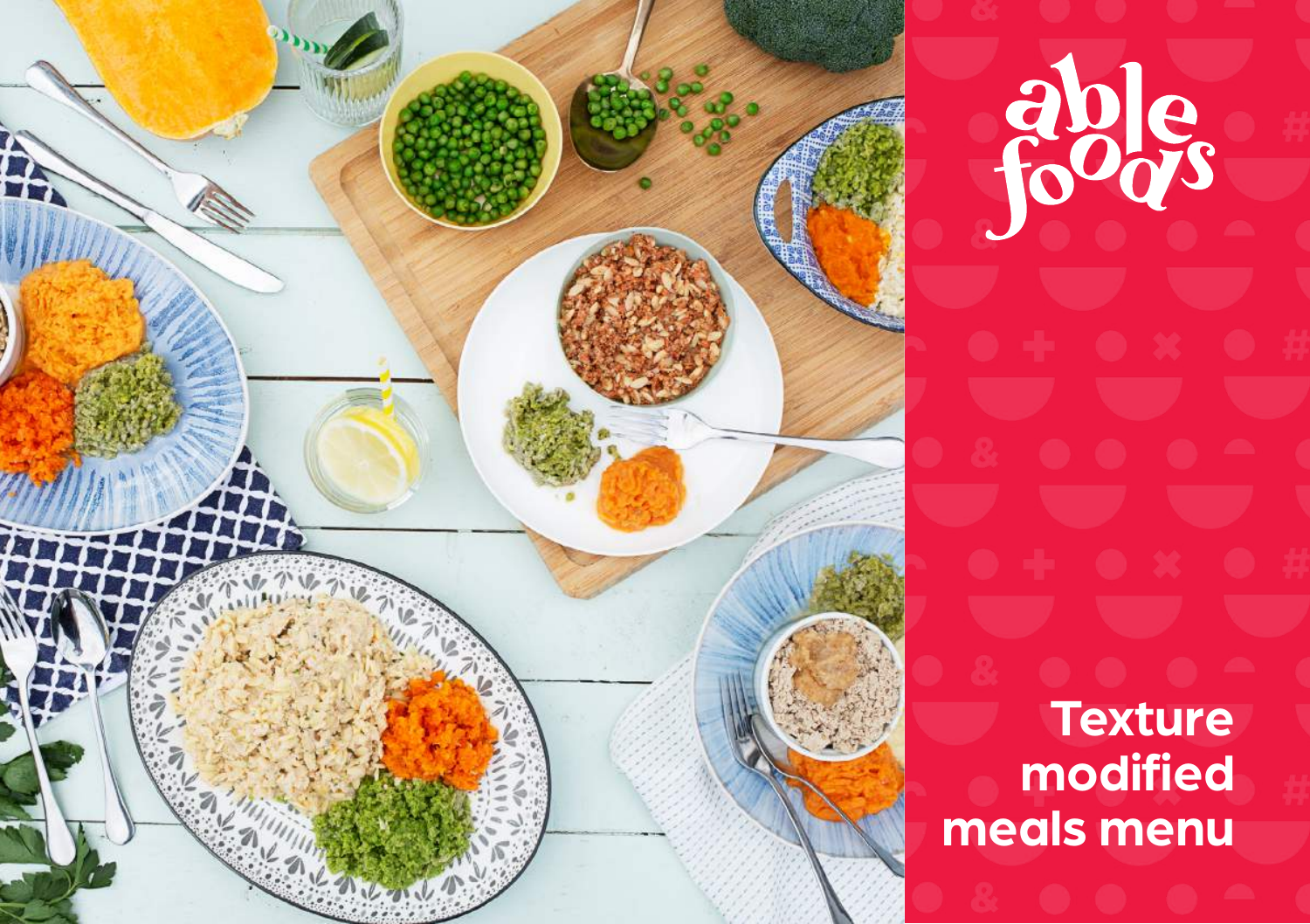# **Healthy, tasty and ready-made.**

Developed by a team of dietitians and prepared by chefs, Able Foods texture modified meals are are IDDSI\* compliant for 'minced and moist' and 'pureed' textures — without compromising on flavour, health or convenience.



Designed to improve nutrition and health

Paired companion meals



12 tasty meals for variety



Delivered to your door

Ready-made for your convenience



Personalised meal plan

the flow or texture of a particular food/drink product at the time of testing, to ensure they adhere to the labeled texture level (0-7).



#### **All Able Foods texture modified meals come in two textures**



Pureed (level 4)

Please consult with your health practitioner, or Kinela allied health coach, to understand which IDDSI texture level is safest for you.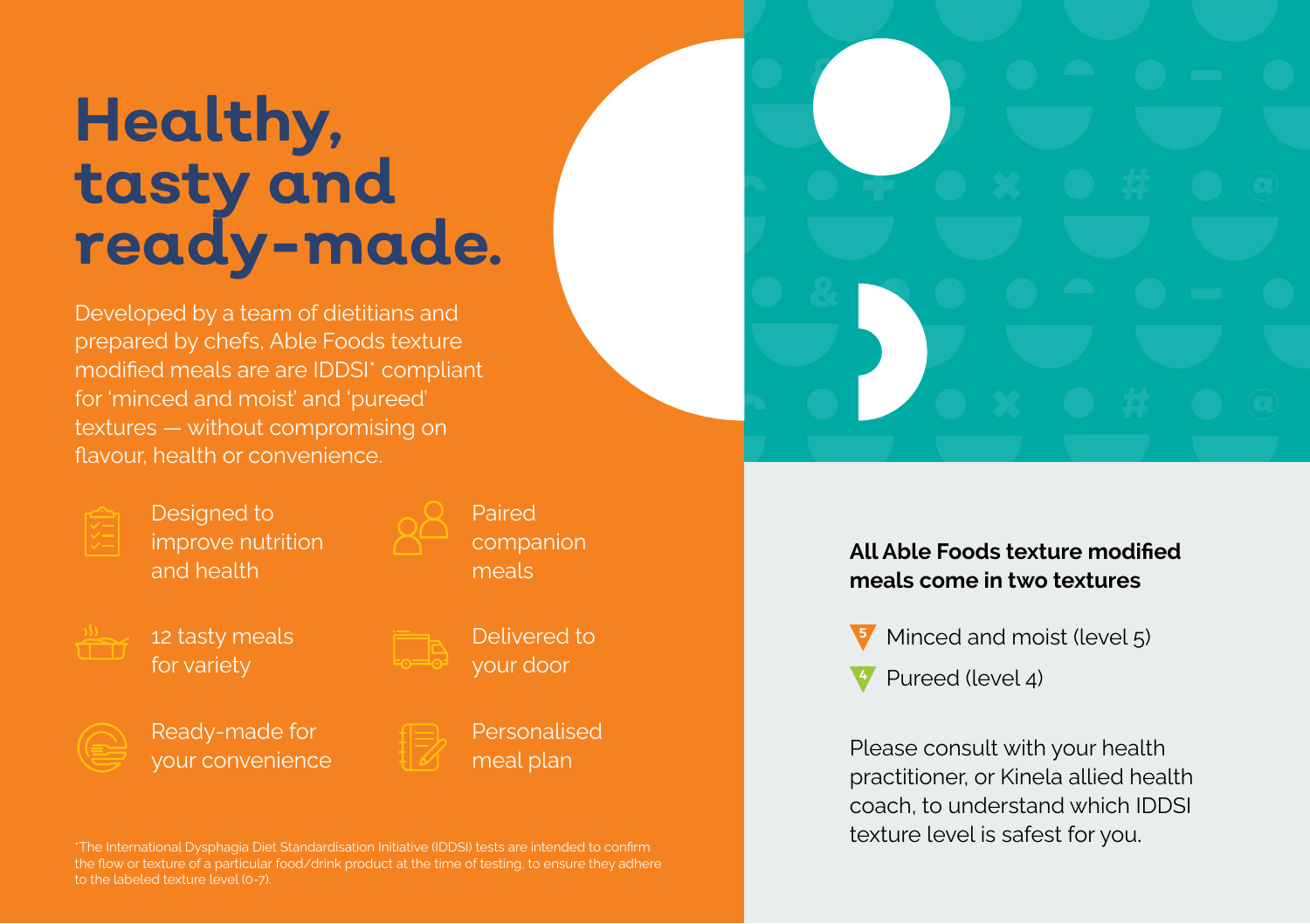# **Able Foods Magic 8 Nutrition Guidelines**

We've spent countless hours with our team of dietitians perfecting our Magic 8 Nutrition Guidelines to ensure all of our main meals are healthy, balanced and damn delicious.



Portion and caloriecontrolled



Good source of protein



Good source of dietary fibre



Contain at least 3 serves of foods from the 5 food groups



氚

Contain at least 1.5 serves of vegetables



**Controlled** sugar content

**Controlled** saturated fat content

#### **Head to ablefoods.com.au/magic8 to learn more!**

Health claims are based on Able Foods' main meals. The full nutritional breakdown of our menu can be accessed via our online store.

#### **Companion meals**

Did you know that some of Able Foods modified meals are available as a regular meal? Able Foods offers discounted meals to those in your circle of care, so that you can experience mealtimes (and better health) together.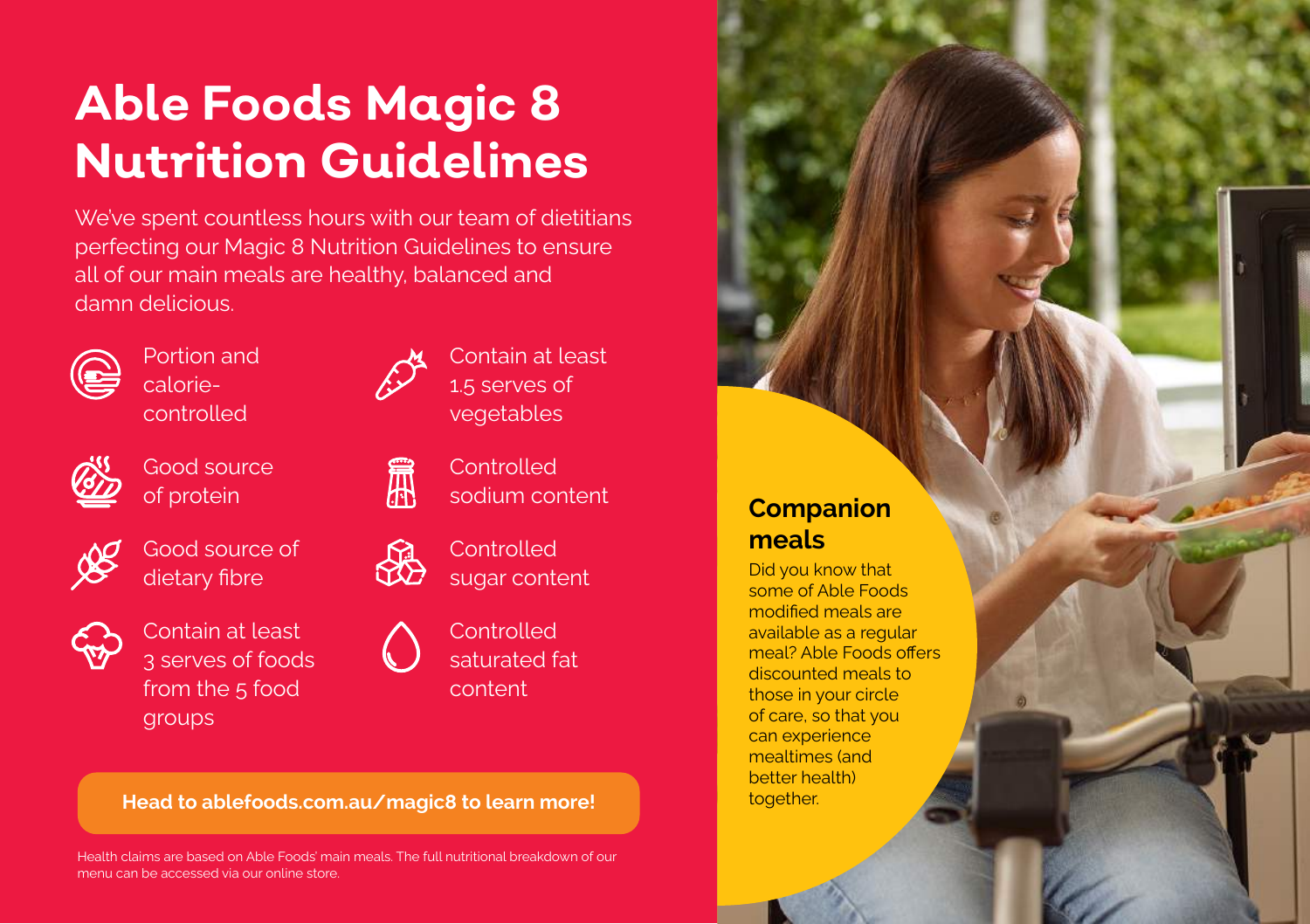**Key:**



Made without dairy



Made without wheat



Minced & Moist

**4** Pureed

#### **Protein:**



# **Texture modified menu**

\$2.50 - \$3.00 per meal



**Chicken & creamy mushroom sauce -** \$2.50

w/ risoni, peas, orange veg mix (carrot, sweet potato & pumpkin)

**5 4**

Minced & moist meal code: **MM-5011**  Pureed meal code: **P-5012** 



**Roast chicken & gravy -** \$2.50

w/ sweet potato & potato mix, carrot & green veg mix (beans, peas & broccoli)

> Minced & moist meal code: **MM-5009**

> Minced & moist meal code: **MM-5001** Pureed meal code: **P-5002**

**P-5010**

Pureed meal code: **5 4 5 4**



**Chicken parmigiana -** \$2.50

w/ potato, carrot & green veg mix (beans, peas & broccoli)

| Minced & moist meal code: |
|---------------------------|
| MM-5017                   |
| Pureed meal code:         |
| P-5018                    |



**Homestyle chicken rissole -** \$2.50 w/ peas, potato & carrot



**Roast beef & onion gravy -** \$3.00

w/ potato, pumpkin & green veg mix (beans, peas & broccoli)



**Beef & mushroom gravy -** \$3.00 w/ potato, carrots & beans

| Minced & moist meal code:<br><b>MM-5005</b> |  |
|---------------------------------------------|--|
| Pureed meal code:<br>P-5006                 |  |

Minced & moist meal code: **MM-5025** Pureed meal code: **P-5026**

**5 4 5 4 5 4**

4 **Order today** @ [Order online: ablefoods.com.au/store](http://ablefoods.com.au/store) 0 [1300 123 ABLE \(2253\)](tel:1300 123 2253) 2 [orders@ablefoods.com.au](mailto:?subject=)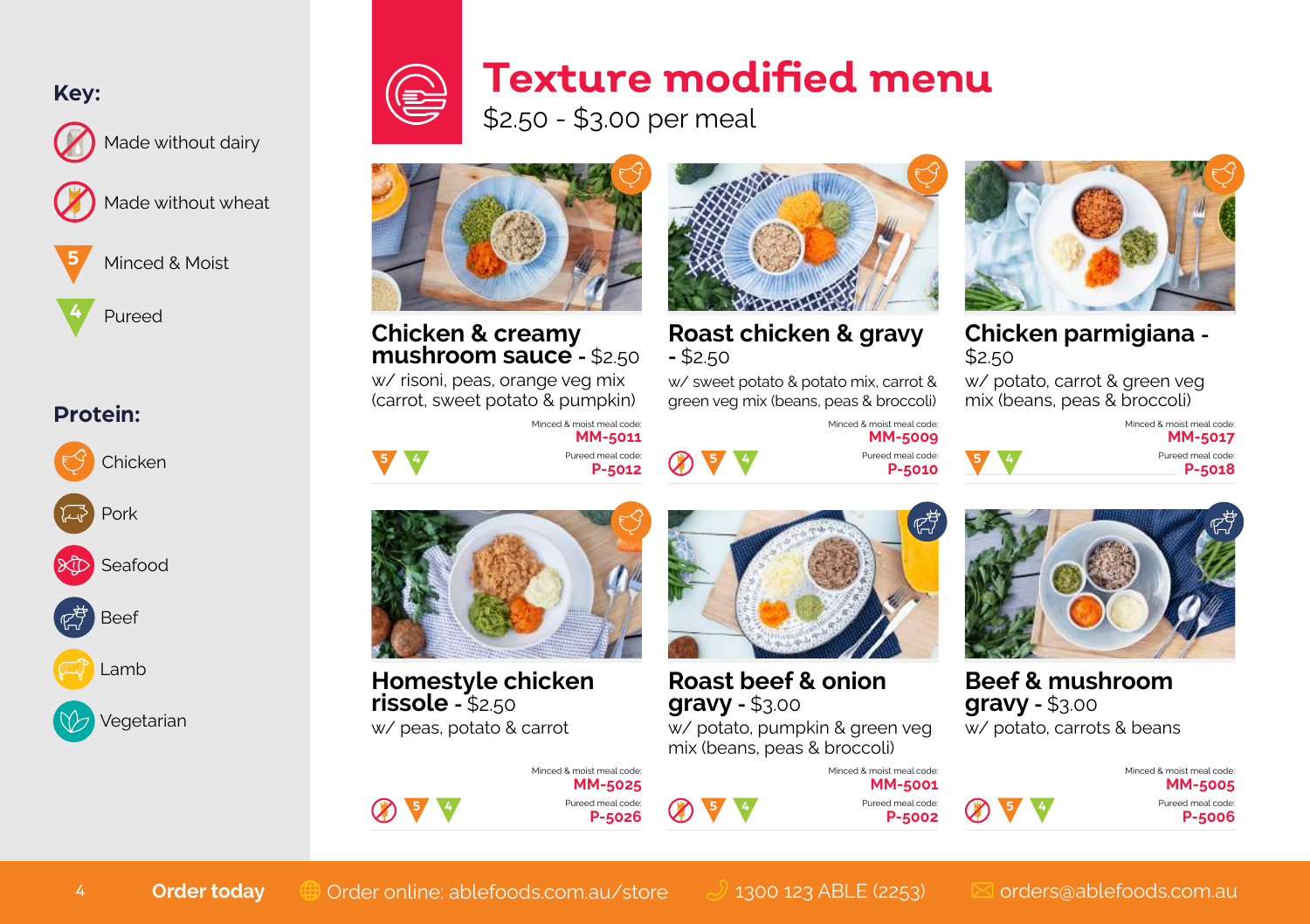**Please consult with your health practitioner to understand which IDDSI texture level is safest for you.**

# **Texture modified menu**

\$2.50 - \$3.00 per meal



### **Roast pork & gravy with apple sauce -** \$2.50

w/ potato, sweet potato & beans



**Tuscan pork meatballs & risoni -** \$2.50

w/ sweet potato & green veg mix (beans, peas & broccoli)



**Salmon pasta -** \$2.50 w/ peas & carrot

Minced & moist meal code: **MM-5019** Pureed meal code: **P-5020**





**Mac & cheese -** \$2.50 w/ pumpkin & peas



How meals look is almost as important as how they taste! While Able Foods meals can be eaten straight from the packaging, make mealtimes more exciting by plating your texture modified meals on a bright, colourful or patterned plate - just like our photos. 'Fluff' ingredients with a fork and keep colours separate when you serve, to make the meals more visually stimulating.



**Roast lamb & rosemary gravy -** \$3.00 w/ peas, carrot & potato



Minced & moist meal code: **MM-5013** Pureed meal code: **5 4 5 4**



**Lamb shepherd's pie -** \$2.50

w/ cheesy cauliflower & green veg mix (beans, peas & broccoli)



Minced & moist meal code: **MM-5015** Pureed meal code: **P-5016**





**5 4**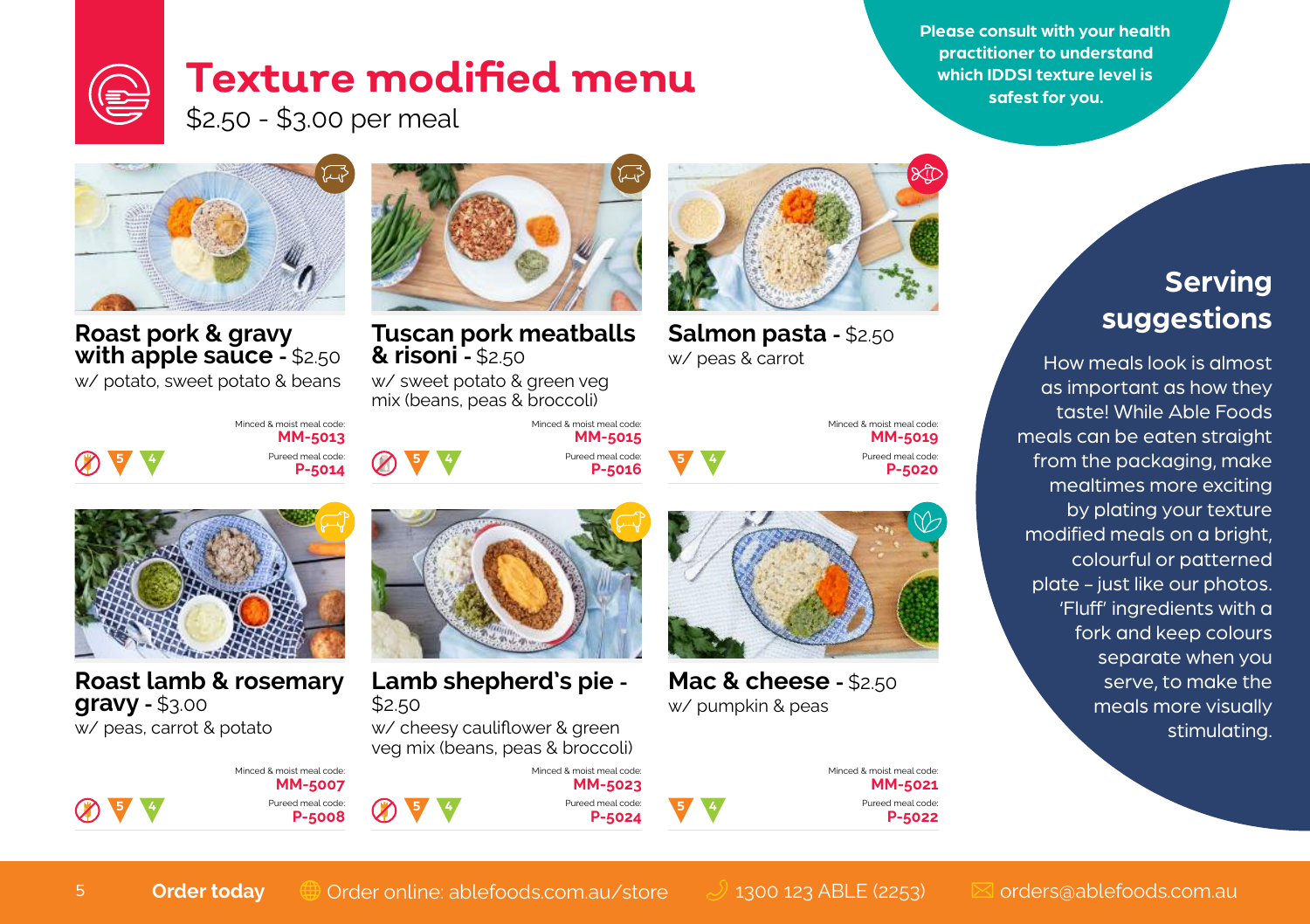# **The complete package**

Good nutrition is just the beginning. Our friends at Kinela also provides expert allied health support to help you build your skills, confidence, independence and health—no waitlists or travel required.

#### **Speech therapists**

Get support with safe swallowing and build your confidence around mealtimes with a Kinela speech therapist.

#### **Dietitians**

Boost your general health and wellbeing, and build your confidence with food and nutrition, with a Kinela dietitian.

Call the friendly Kinela team to discover how they can support you.

**[1300 448 100](tel:1300 448 100)**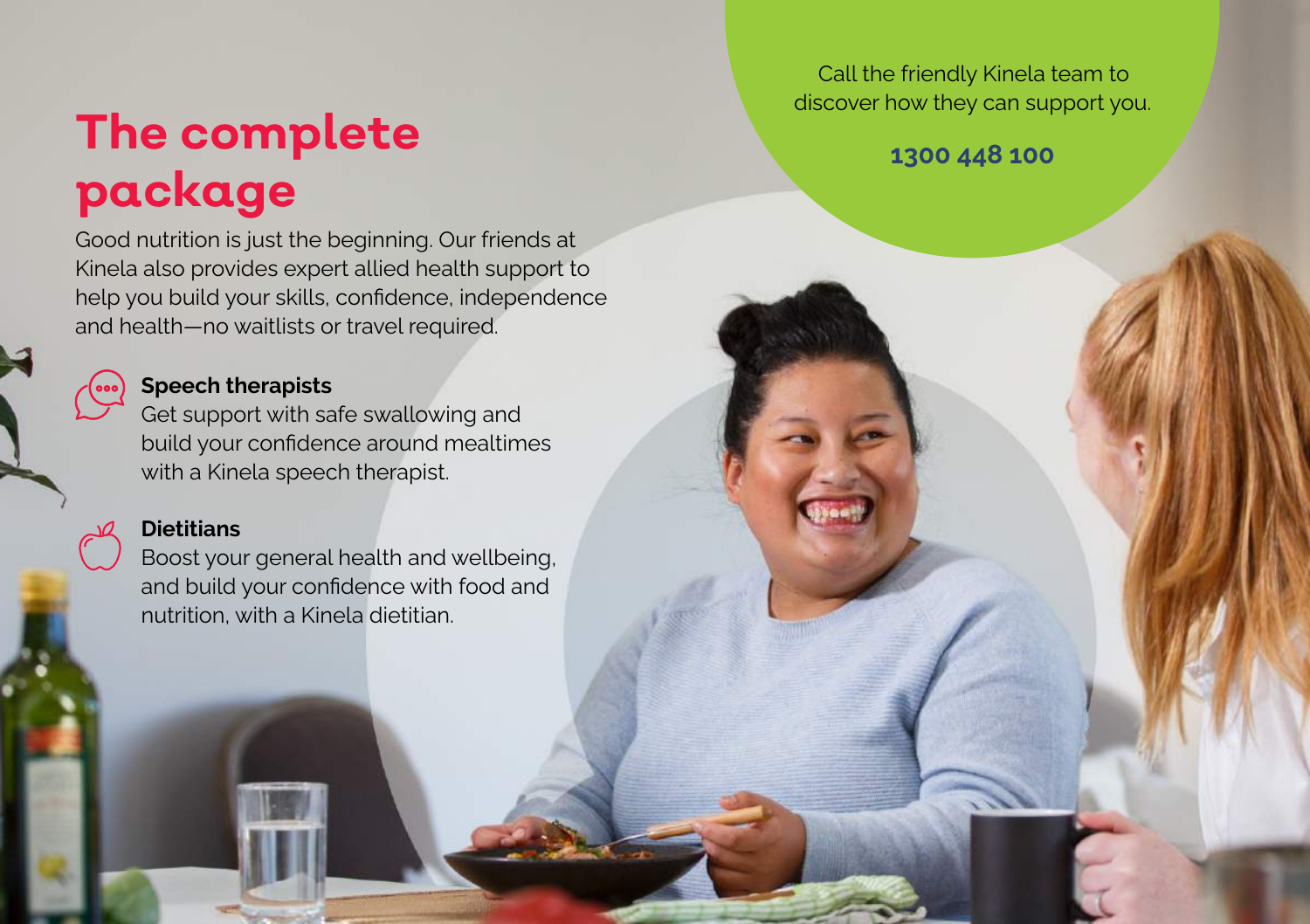## **Pricing**

Able Foods texture modified meals are co-funded through your NDIS plan under Core Supports - Daily Activities – Assistance with the cost of preparation and delivery of meals. All you need to pay is a small amount for the ingredients component.

| ∣ Item∶                                        | You pay | <b>NDIS rebate</b> |
|------------------------------------------------|---------|--------------------|
| Texture Modified Meals \$2.50 - \$3.00 \$13.78 |         |                    |

## **How to order:**

Contact our friendly team: 1300 123 ABLE (2253) **a** ablefoods.com.au  $⊠$  [orders@ablefoods.com.au](mailto:orders%40ablefoods.com.au?subject=)

**To find out more visit** [ablefoods.com.au/texture-modified-meals](http://ablefoods.com.au/texture-modified-meals)